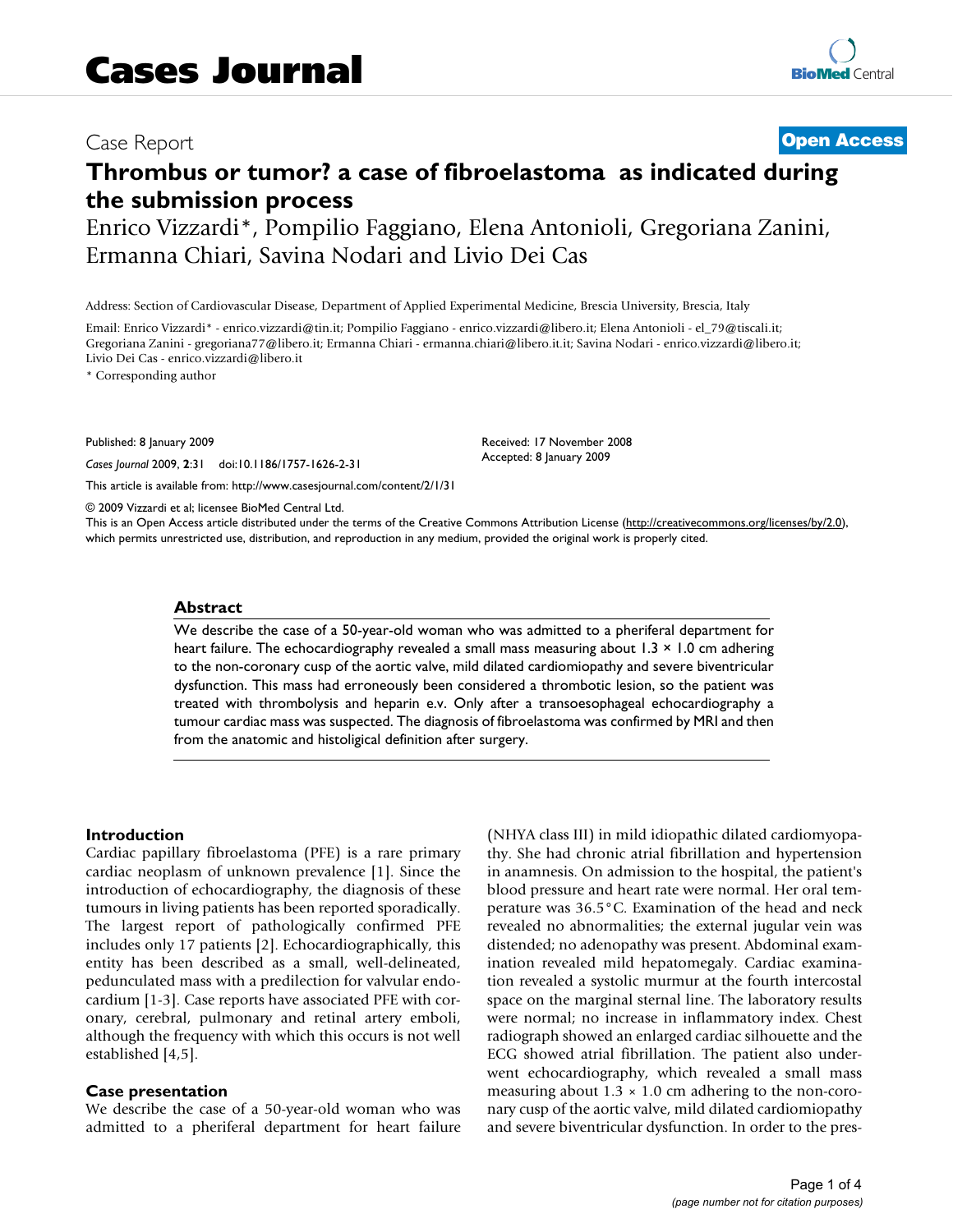ence of AF, this mass had erroneously been considered a thrombotic lesion, so the patient was treated with thrombolysis and heparin e.v.

After fibrinolysis, the dimension of this lesion did not change, so the patient was transferred to our department. Transthoracic and transoesophageal echocardiography was performed to define the mass. It showed a highly mobile, homogeneous echodense mass with a smooth surface from a pedicle to the closing margins of the noncoronary aortic cusp. All three aortic cusps had no signs of thickening and appeared normal as judged by echocardiography. Colour Doppler revealed no valvular incompetence. From echocardiographic findings, a tumour of the aortic valve rather than a thrombus or a vegetation was suspected (Figs. [1](#page-1-0) and [2](#page-1-1)). Magnetic resonance imaging (MRI) was then performed to determine the character of the tumour tissue. It revealed a mobile nodular mass which was characterized by a slightly lower signal intensity than the myocardium at MRI with a single-slice breath-hold segmented turbo fast low-angle shot technique.

To prevent systemic embolization, the patient underwent excision of the tumor. The echocardiographic and MRI findings were confirmed during surgery. A 1-cm papillary mass was found attached to the noncoronary cusp of the aortic valve and was treated by simple excision of the tumour without aortic valve replacement. Histological examination revealed several fragments covered by flattened cells. The core was composed of dense fibrous tissue with hyalinization, consistent with a papillary fibroelastoma of the endocardium.

In the following days, the patient no longer showed signs of dyspnoea. An echocardiogram was performed at dis-

<span id="page-1-0"></span>

**Figure 1 Evidence of a mass on the noncoronary aortic cusp**.

<span id="page-1-1"></span>

Figure 2 **Evidence of a mass on the noncoronary aortic cusp**.

charge without evidence of a mass attached to the noncoronary aortic cusp.

### **Discussion**

Papillary fibroelastoma (PFE) is a benign, rare, gelatinous tumour derived from the endocardium; concerning frequency, it corresponds to the third most common primary intracardiac tumour, preceded by myxomas and lipomas [[6\]](#page-3-5). Approximately 90% of PFE affects cardiac valves, usually as a single lesion, on the atrial face of atrioventricular valves or on any of the sides of semilunar valves. They rarely occur as single lesions.

Approximately 44% of PFE are found in aortic valves, followed by the undertaking of mitral valve in 35% of cases, tricuspid valves in 15%, and pulmonary valves in 8% [[7](#page-3-6)]. Reports of cases of those tumors have demonstrated undertaking of all endocardial surfaces, including papillary muscles, tendinous chords, the septum or free walls of any of the cardiac chambers [[8\]](#page-3-7).

The size of described PFE varies from 0.1 to 4 cm, and most of them are smaller than 1 cm in diameter [\[9\]](#page-3-8). The age of the patients is variable. Most cases are described in adults over the age of 50, and there is no difference between the sexes [[7](#page-3-6),[9](#page-3-8),[10](#page-3-9)].

PFE is an incidental finding in most cases, although among symptomatic patients the clinical presentation is variable and dependent on location, motility and size of tumour [[7](#page-3-6)[-9\]](#page-3-8). As most of it originates from left chambers, the most feared complication is systemic embolization, especially in cerebral or coronary circulation [[7](#page-3-6)[-9\]](#page-3-8). The most common clinical presentation described is stroke or transitory ischemic attack. Other described manifestations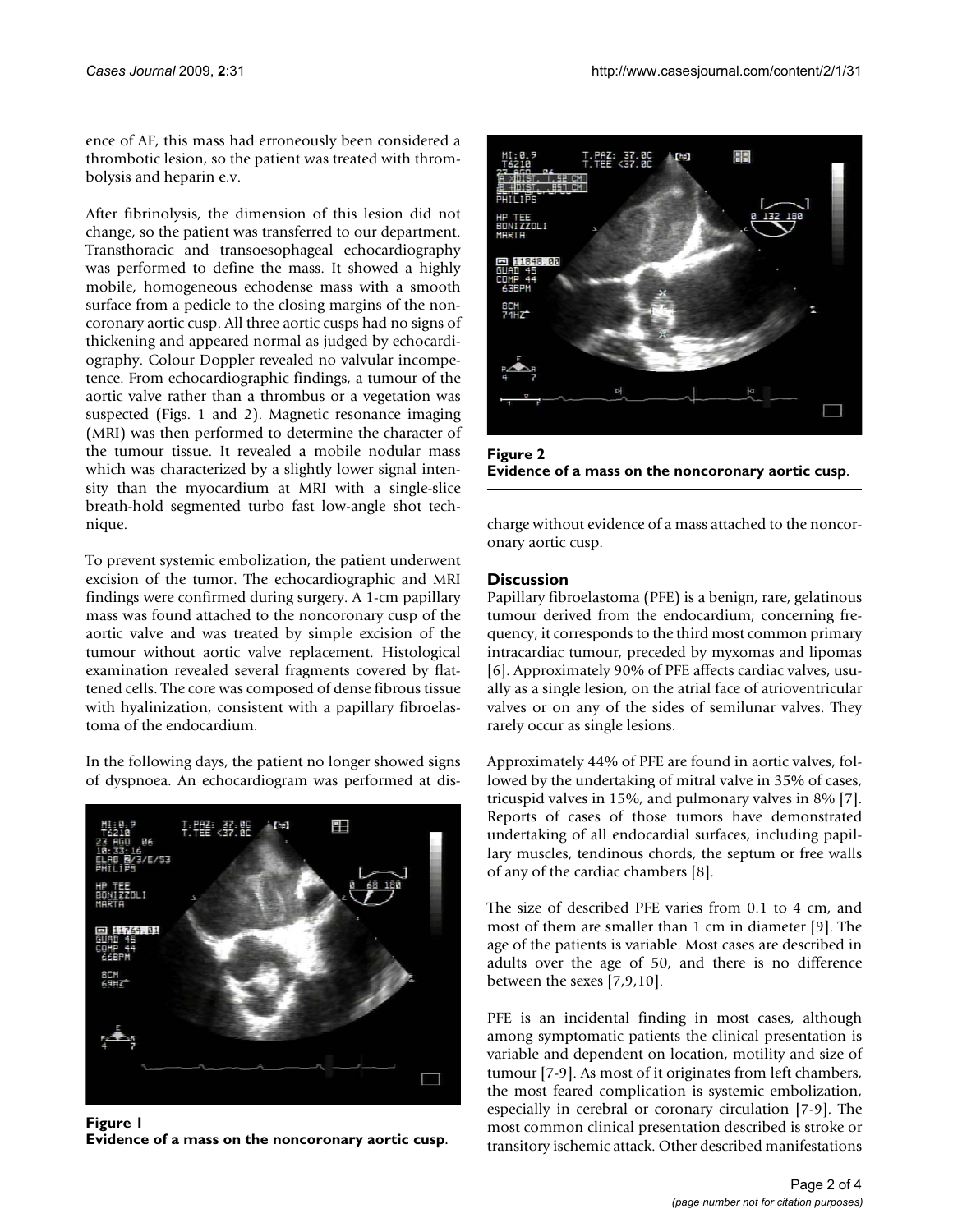are: angina, myocardial infarction, sudden death, heart failure, syncope, pulmonary embolism, blindness, peripheral embolism with renal infarction [\[7\]](#page-3-6). In aortic valve tumour patients, sudden death and myocardial infarction are the most common manifestations.

Electrocardiographic findings are non-specific. Thoracic radiography may demonstrate signs of increase of cardiac chambers, pulmonary hypertension or congestion, especially if the tumour is occluding the mitral valve. Transthoracic, particularly transoesophageal, echocardiograms are the ideal method for tumour diagnosis and characterization, as they usually show the mass with its varied proportions, motile or not, well-delimited, pedunculated or sessile, of round, oval or irregular shape. They are mostly small (99% less than than 2.0 cm). Magnetic resonance imaging reveals the mass in valve leaflet or cardiac chamber, and the presence of enhancement with gadolinium in the tumoral mass increases the suspicion level [[7](#page-3-6)]. Cardiac catheterization does not contribute to the diagnosis.

PFE has a characteristic appearance, resembling a sea anemone, with multiple ramifications held by a pedicle to the endocardium. At histological examination, it consists of an endothelium coat, which covers a connective tissue matrix with variable amounts of collagen, smooth muscle cells and elastic fibres [\[9](#page-3-8)].

For symptomatic patients, surgical exeresis is the choce of treatment, in an attempt to preserve valve tissue and function [\[11\]](#page-3-10). Among asymptomatic individuals, surgical procedure is controversial, as tumoral motility is the determining factor for surgical indication, for being ? an independent embolization and death predictor. Surgery is curative and there is no report of recurrence [[7](#page-3-6)[-9\]](#page-3-8). Most investigators recommend an aggressive approach to PFE, especially for lesions of the left side of the heart. Surgical excision of the PFE is considered to be curative and, in most cases, the tumour can easily be removed because of its pedunculation. In the series of Gowda et al. [[7](#page-3-6)], a valvesparing procedure was performed in 90% of patients referred for surgical excision of the cardiac PFE.

Management before a left side isolated lesion includes surgical removal, when the mass is big and/or movable or in the precence of patent oval foramen due to the possibility of paradoxical embolism [\[12](#page-3-11)]. When the patient is not considered for surgical removal of the PFE, long-term oral anti-coagulation is recommended, although no randomized controlled data are available.

### **Conclusion**

Transoesophageal echocardiography is proving to be superior to transthoracic echocardiography, not only in confirming the precence of a cardiac mass but also in

defining its attachment to the underlying tissue, its exact location and its relation with surrounding structures [[13](#page-3-12)].

In our case transthoracic echocardiography wasn't be able to correctly diagnosed fibroelastoma and so it managed to a wrong diagnosis and so to a wrong therapy. So there is the extreme necessity to perform always a transoesophageal echocardiography and particularly when a scarce acoustic window is present at the transthoracic one in order to give the correct diagnosis and the correct theraphy. In our case the probability that the mass could be a thrombus was very low. There are no definitive features on TTE that distinguish papillary fibroelastoma from other intracardiac masses. The sensitivity and specificity of TTE are in the order of 88.9% and 87.8%, respectively, with an overall accuracy of 88.4%, when the tumour is larger than 0.2 cm. When the tumour is less than 0.2 cm, the overall sensitivity of TTE is 61.9%, compared with 76.6% for TEE [[12](#page-3-11)]. Single papillary fibroelastomas are detected by TTE in 91.4% of cases, whereas multiple fibroelastomas are only detected in 8.6%.

Echocardiographic diagnosis is not easy, particularly when PFE is small in size, when an associated lesion is masking the tumour, when there is a lack of significant characteristics to differentiate PFE from degenerative valve disease, and when the index of suspicion during the examination is insufficient [[12\]](#page-3-11). Differential diagnoses include thrombi, infective or noninfective vegetations, degenerative valve tissue and other cardiac tumours: clinical data, blood cultures and laboratory tests, together with echocardiography [[12\]](#page-3-11).

However, it is almost impossible to define tissue character using this tecnique alone, as in our case. Magnetic resonance imaging excels at making a differential diagnosis of various soft tissues and organs because of its high resolving power [\[14](#page-3-13)]. Cardiac MRI gives superior visualization of cardiac tumours, and of metastasis if present [\[15](#page-3-14)].

We have presented a case of fibroelastoma that was initially incorrectly diagnosed by transthoracic echocardiography; it was detected and diagnosed by TTE echocardiography and magnetic resonance imaging. In cases of cardiac and valvular tumour, transoesophageal echocardiography and magnetic resonance imaging play important roles in making a diagnosis and selecting the optimal surgical treatment.

### **Consent**

Written informed consent was obtained from the patient for publication of this case report and accompanying images. A copy of the written consent is available for review by the Editor-in-Chief of this journal.